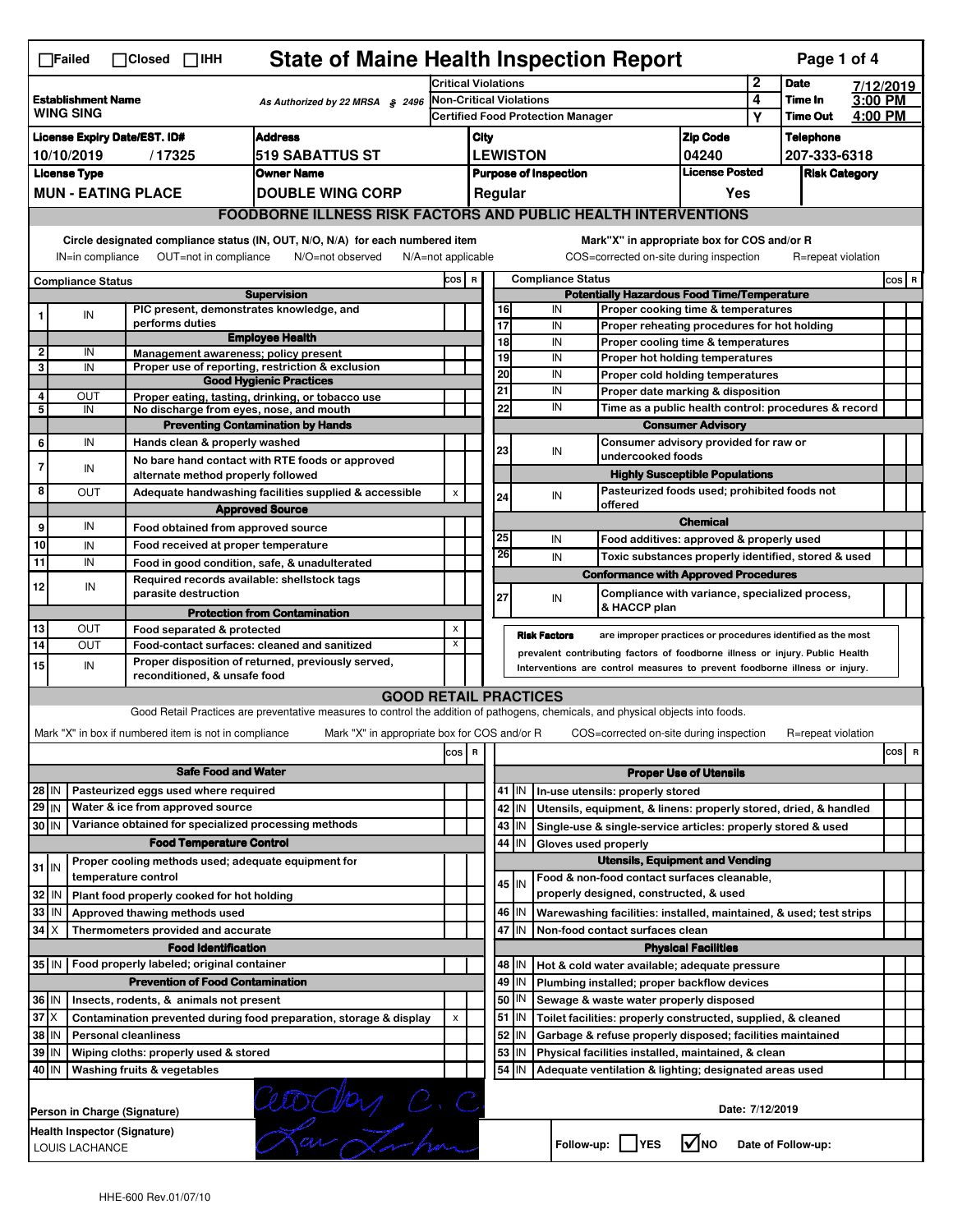|                                                                                                  |                                 |                        |  | <b>State of Maine Health Inspection Report</b> | Page 2 of 4  |                          |                   |                                  |
|--------------------------------------------------------------------------------------------------|---------------------------------|------------------------|--|------------------------------------------------|--------------|--------------------------|-------------------|----------------------------------|
| <b>Establishment Name</b>                                                                        | As Authorized by 22 MRSA § 2496 |                        |  |                                                |              | 7/12/2019<br><b>Date</b> |                   |                                  |
| <b>WING SING</b>                                                                                 |                                 |                        |  |                                                |              |                          |                   |                                  |
| <b>Address</b><br>License Expiry Date/EST. ID#<br>10/10/2019<br>/17325<br><b>519 SABATTUS ST</b> |                                 |                        |  | City / State<br><b>LEWISTON</b>                | /ME          |                          | Zip Code<br>04240 | <b>Telephone</b><br>207-333-6318 |
|                                                                                                  |                                 |                        |  | <b>Temperature Observations</b>                |              |                          |                   |                                  |
| Location                                                                                         | <b>Temperature</b>              |                        |  |                                                | <b>Notes</b> |                          |                   |                                  |
| Soup                                                                                             | $204*$                          | Hot holding            |  |                                                |              |                          |                   |                                  |
|                                                                                                  |                                 |                        |  |                                                |              |                          |                   |                                  |
| Shrimp                                                                                           | $36*$                           | Reach in unit (top)    |  |                                                |              |                          |                   |                                  |
|                                                                                                  |                                 |                        |  |                                                |              |                          |                   |                                  |
| Eggroll                                                                                          | $35*$                           | Reach in unit (bottom) |  |                                                |              |                          |                   |                                  |
|                                                                                                  |                                 |                        |  |                                                |              |                          |                   |                                  |
| Chicken wing                                                                                     | $33*$                           | Reach in (bottom)      |  |                                                |              |                          |                   |                                  |
|                                                                                                  |                                 |                        |  |                                                |              |                          |                   |                                  |
| Water                                                                                            | $140*$                          | Hand wash (kitchen)    |  |                                                |              |                          |                   |                                  |
|                                                                                                  |                                 |                        |  |                                                |              |                          |                   |                                  |

| Crab rangoon           | $34*$        | Pepsi cooler             |
|------------------------|--------------|--------------------------|
|                        |              |                          |
| Water                  | $140*$       | Hand wash (restroom)     |
|                        |              |                          |
| <b>Bleach solution</b> | 50-99 PPM    | Sanitizing bucket        |
|                        |              |                          |
| Chicken finger         | $90^{\star}$ | Cooling process (1 hour) |
|                        |              |                          |

**Person in Charge (Signature) Health Inspector (Signature)** 

LOUIS LACHANCE



**Date: 7/12/2019**

HHE-601(a)Rev.01/07/10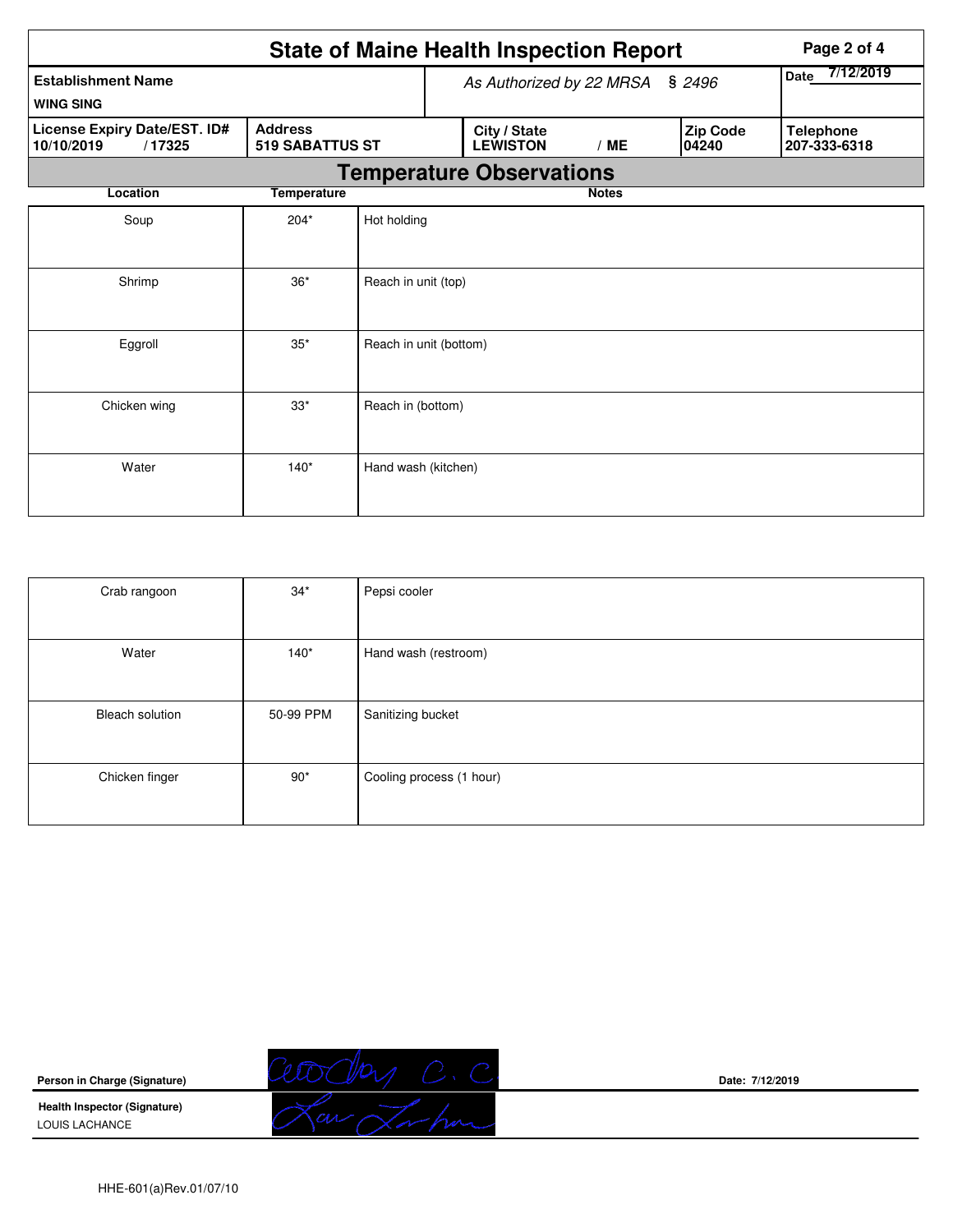|                                                                                                                                                                                                                                                            | <b>State of Maine Health Inspection Report</b>                                                           |                                        |    |                          | Page 3 of 4              |
|------------------------------------------------------------------------------------------------------------------------------------------------------------------------------------------------------------------------------------------------------------|----------------------------------------------------------------------------------------------------------|----------------------------------------|----|--------------------------|--------------------------|
| <b>Establishment Name</b><br><b>WING SING</b>                                                                                                                                                                                                              |                                                                                                          |                                        |    |                          | 7/12/2019<br><b>Date</b> |
| License Expiry Date/EST. ID#<br>10/10/2019<br>/17325                                                                                                                                                                                                       | <b>Address</b><br><b>519 SABATTUS ST</b>                                                                 | City / State<br><b>LEWISTON</b>        | ME | <b>Zip Code</b><br>04240 |                          |
|                                                                                                                                                                                                                                                            | <b>Observations and Corrective Actions</b>                                                               |                                        |    |                          |                          |
|                                                                                                                                                                                                                                                            | Violations cited in this report must be corrected within the time frames below, or as stated in sections | 8-405.11 and 8-406.11 of the Food Code |    |                          |                          |
| 4: 2-401.11: C: Food employee is eating, drinking, or using any tobacco where the contamination of exposed FOOD; clean EQUIPMENT, UTENSILS,<br>and LINENS; unwrapped SINGLE-SERVICE and SINGLE-USE ARTICLES; or other items needing protection can result. |                                                                                                          |                                        |    |                          |                          |
| INSPECTOR NOTES: Food worker smoking in restroom. NO smoking in the interior of the building.                                                                                                                                                              |                                                                                                          |                                        |    |                          |                          |
| 8: 5-205.11.(A): N: Hand wash facility not accessible.                                                                                                                                                                                                     |                                                                                                          |                                        |    |                          |                          |
| INSPECTOR NOTES: Hand wash sink used to store containers and without supply of soap and hand towels. Keep hand sink accessible for use and<br>supplied with soap and towels. *COS                                                                          |                                                                                                          |                                        |    |                          |                          |
| 13: 3-302.11.(A).(1).(A): N: Raw Ready-to-Eat food not protected from cross contamination from raw animal foods during storage, preparation, holding,<br>or display.                                                                                       |                                                                                                          |                                        |    |                          |                          |
| INSPECTOR NOTES: Raw ground pork and shrimp stored above RTE vegetables in reach in cooler. All raw proteins need to be stored below items<br>needing less of a cooked minimum interal temperature or RTE foods. *COS                                      |                                                                                                          |                                        |    |                          |                          |
| 14: 4-501.114.(D).(E).(F): C: Chemical solution for sanitization has not been approved or is not properly used according to manufacturer's instructions.                                                                                                   |                                                                                                          |                                        |    |                          |                          |
| INSPECTOR NOTES: Bleach at establishment not germicidical. Only used approved sanitizers. *COS                                                                                                                                                             |                                                                                                          |                                        |    |                          |                          |
| 34: 4-302.12.(A): N: Inadequate number of food temperature measuring devices provided.                                                                                                                                                                     |                                                                                                          |                                        |    |                          |                          |
| INSPECTOR NOTES: No food probe thermometer. Purchase thermometer to ensure proper temperatures of cold foods, hot foods and foods in the<br>cooling process.                                                                                               |                                                                                                          |                                        |    |                          |                          |
| 37: 3-305.11: N: Food not protected from contamination during storage.                                                                                                                                                                                     |                                                                                                          |                                        |    |                          |                          |
| INSPECTOR NOTES: Container of marinated raw beef held directly on floor. All food items need to be held 6 inches or higher off floor. * COS                                                                                                                |                                                                                                          |                                        |    |                          |                          |
|                                                                                                                                                                                                                                                            |                                                                                                          |                                        |    |                          |                          |
|                                                                                                                                                                                                                                                            |                                                                                                          |                                        |    |                          |                          |
|                                                                                                                                                                                                                                                            |                                                                                                          |                                        |    |                          |                          |
|                                                                                                                                                                                                                                                            |                                                                                                          |                                        |    |                          |                          |
|                                                                                                                                                                                                                                                            |                                                                                                          |                                        |    |                          |                          |
|                                                                                                                                                                                                                                                            |                                                                                                          |                                        |    |                          |                          |



**Date: 7/12/2019**